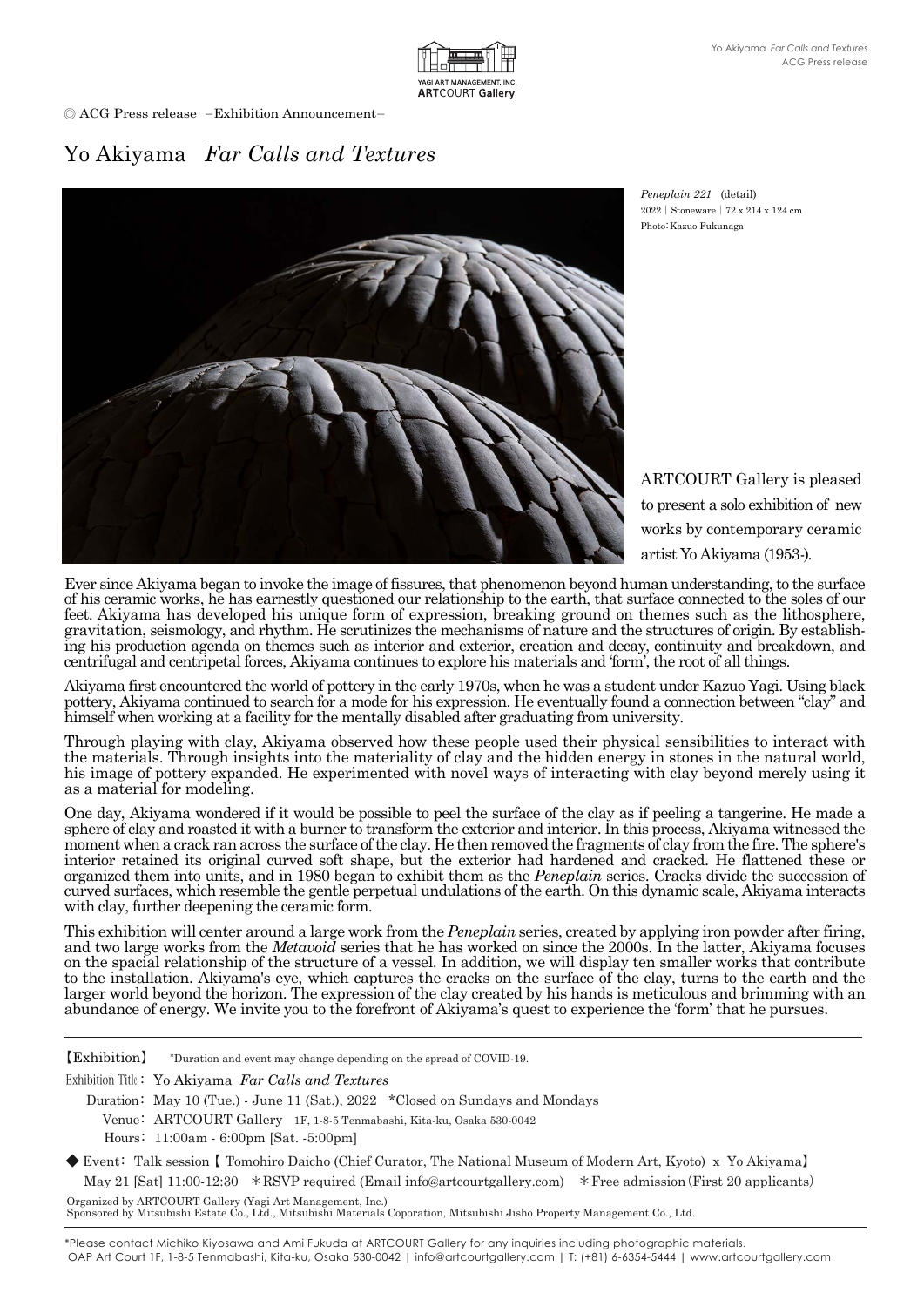

◎ ACG Press release -Exhibition Announcement-

# Yo Akiyama *Far Calls and Textures*





[Top left] *Peneplain 221* (detail) 2022|Stoneware|72 x 214 x 124 cm

[Top right] *Metavoid 37* (detail) 2022|Stoneware|123 x 66 x 50 cm

[Bottom] *Metavoid 36* (detail) 2022|Stoneware|61 x 90 x 80 cm

Photo: Kazuo Fukunaga